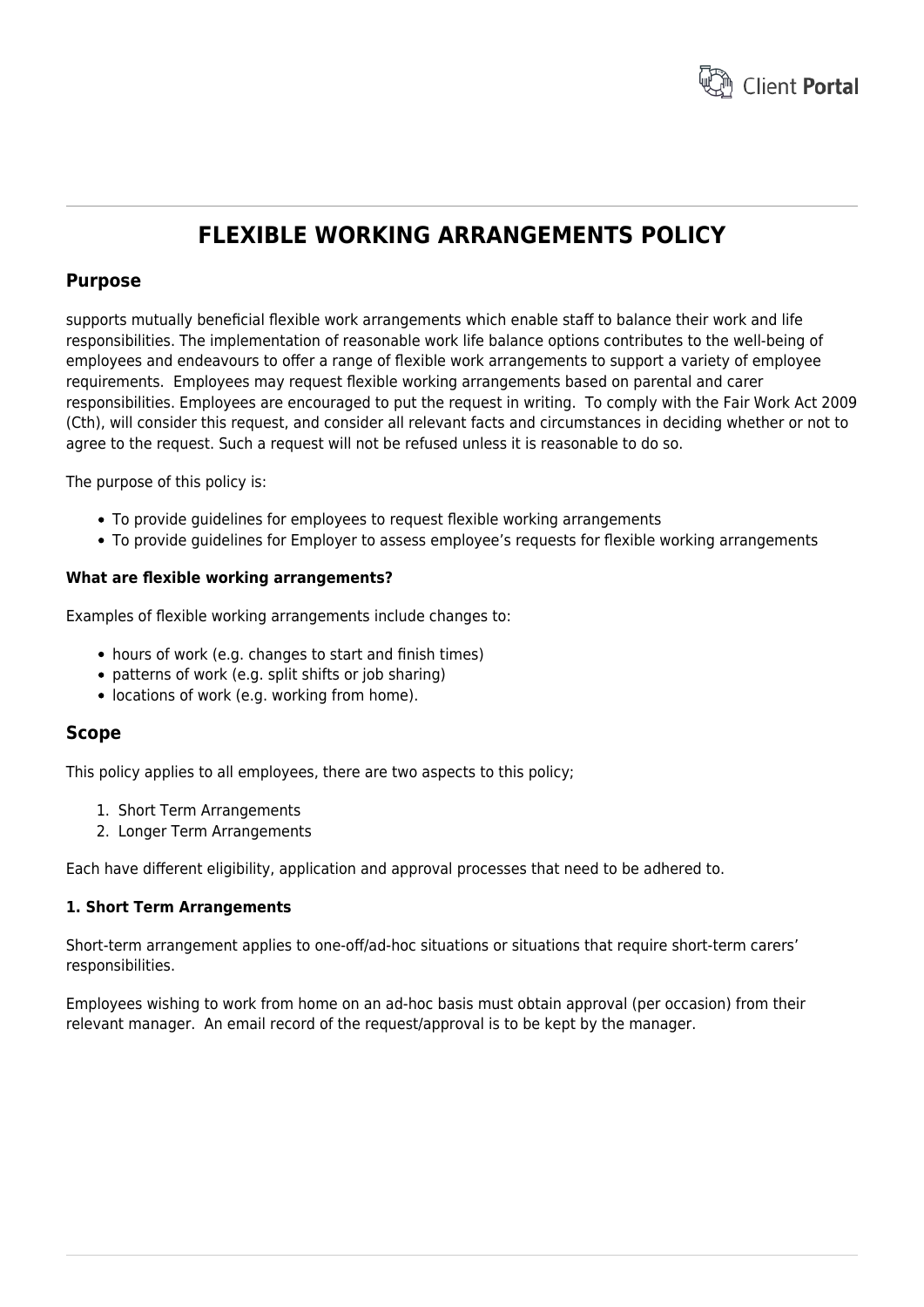

At the time of the initial request the employee must complete the Working from Home Checklist ([FOR30\)](https://www.hrtemplates.com.au/form_templates/hr-for30-working-from-home-checklist/). The self assessed Working from Home Checklist should be completed again if the home-based site changes in location or there are any other significant factors that may impact on the safety of the site. This may include renovations undertaken in the home. The signed form needs to given to HR to be saved in the employee file. All WHS requirements as outlined in the company's WHS Plan must be adhered to.

# **2. Long Term Arrangements**

Long-term arrangements applies to flexible work arrangements of more than two (2) weeks. It is not intended to apply to one-off situations or situations that require short-term carers' responsibilities.

The benefits in this policy are subject to change at any time without notice with the approval of the Employer.

A number of benefits referred to in this policy are subject to terms and conditions in the Employment Contract or other policies and/or legislation. These will always take precedence over the Flexible Work Arrangements Policy.

Certain employees have the right to request flexible working arrangements. Employers can only refuse these requests on reasonable business grounds.

#### **2.1 Eligibility –** *Who can request long term flexible working arrangements?*

Employees who have worked with the same employer for at least 12 months can request flexible working arrangements if they:

- are the parent, or have responsibility for the care, of a child who is school aged or younger
- are a carer (under the Carer Recognition Act 2010)
- have a disability
- are 55 or older
- are experiencing family or domestic violence, or
- provide care or support to a member of their household or immediate family who requires care and support because of family or domestic violence

The above eligibility criteria are provided by the National Employment Standards. If you fall out of the criteria you are still welcome to apply through the process outlined below.

#### **2.2 Policy – Long Term Arrangements**

has a number of flexible work options that may be available to staff depending on their individual circumstances and the needs of the business. Eligibility to these options will be assessed on a case-by-case basis and should satisfy the needs of employees and the business without compromising our service provisions. Listed below are the most common flexibility initiatives.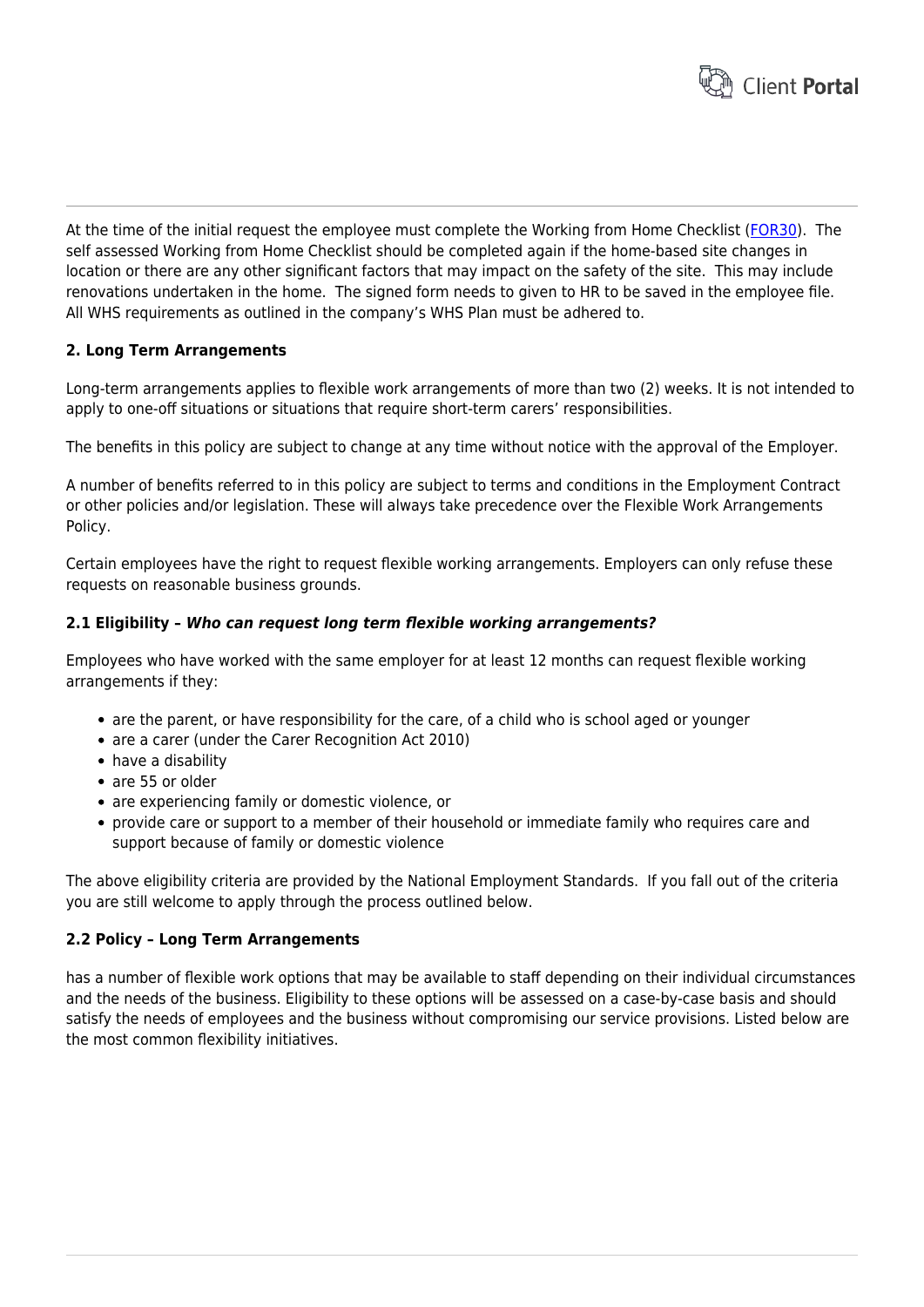

offers a number of different leave types to assist employees in balancing work and personal commitments. The different leave types are detailed in 's Leave Policy ([POL04](https://www.hrtemplates.com.au/policies_procedures/hr-pol04-leave-policy/)) and include:

- Annual Leave
- Personal Leave
- Long Service Leave
- Parental Leave
- Leave Without Pay
- Compassionate Leave
- Family and Domestic Violence Leave
- Community Service Leave
- Study Leave
- Military Leave

The flexible work arrangements do not remove the contractual requirements that employees have agreed to. Employee's may be required to work additional hours to meet the demands of the work from time to time. The salary package is designed to compensate for this (and other matters).

will consider reasonable requests in accordance with this policy, but may determine at its discretion, that the request is inappropriate or unfeasible and decline the request.

## **Flexible Working Options**

#### *Part-time work*

Part-time employees work regular and systematic hours of less than the standard full time hours (standard full time hours are defined in the employment contract and are usually 38 hours per week, Monday to Friday). Parttime employees have continuity of employment and generally accrue cumulative benefits, such as annual leave, sick leave, parental leave and long service leave on a pro-rata basis.

Part-time work may be considered where genuine job requirements make it reasonable to provide part-time work. In determining if this is an appropriate option, the following factors should be considered:

- Impact on service to clients, productivity, employee morale and occupational health and safety;
- Availability of staff to cover the entire operational week of the business unit;
- Supervisory implications of employees working over a lesser span of hours;
- Communication mechanisms to ensure participation by staff on part time hours;
- Employees are flexible, accessible and available to the workplace if required.

#### *Flexible commencement and finishing times*

Employee's standard commencement and finishing times may be varied by agreement between the Manager and the employee, but the requirement to work the Contracted hours per week will remain.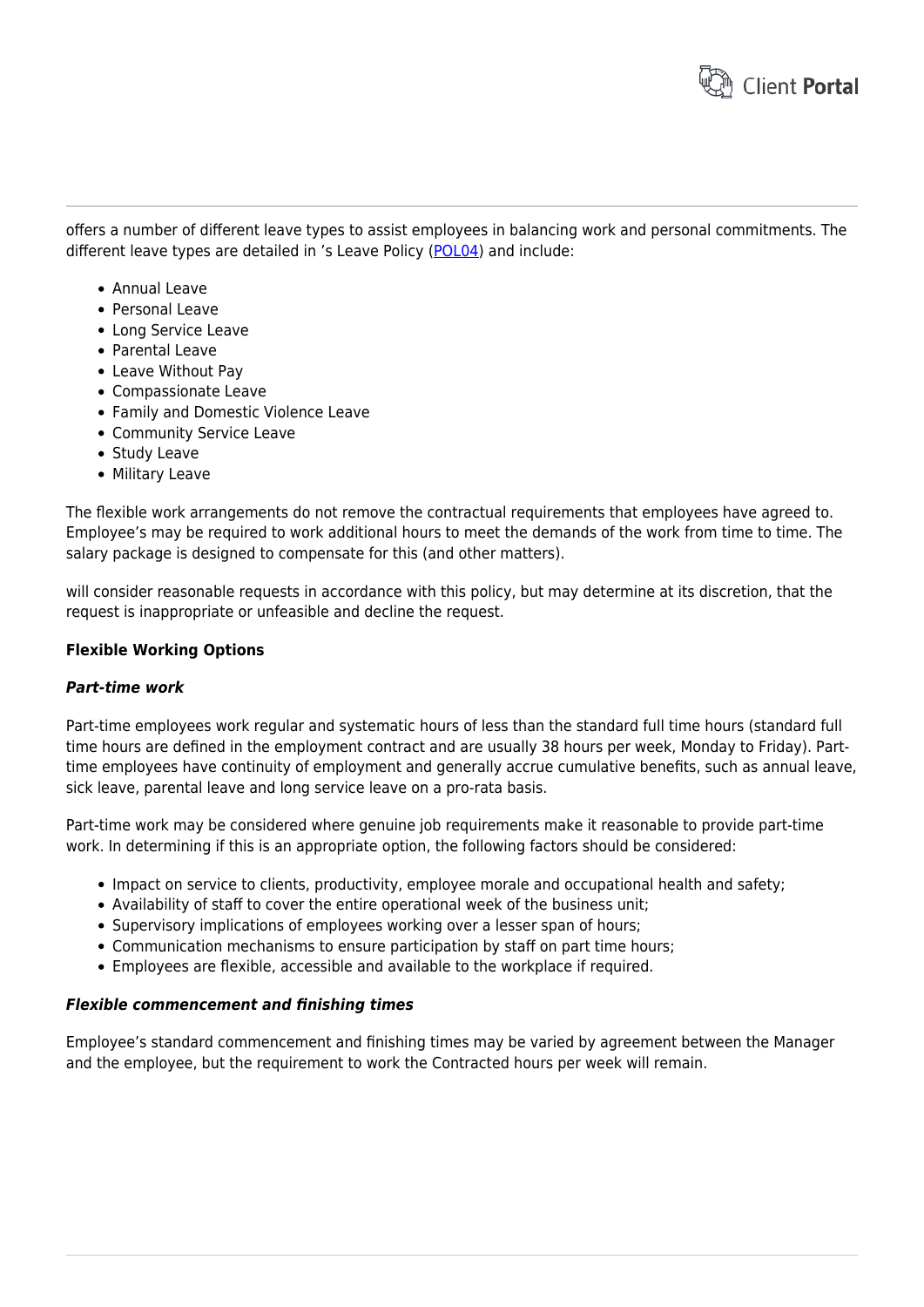

In determining if this is an appropriate option, the following factors should be considered:

- Impact on service to clients, productivity, employee morale and occupational health and safety
- Availability of staff to cover the entire operational day of the business unit
- Supervisory implications of employees working over a greater span of hours
- Communication mechanisms to ensure full participation by staff on flexible hours
- Employees are flexible, accessible and available to the workplace if required

#### *Telecommuting (Working from Home)*

Telecommuting is a work arrangement in which employees work from home for part or all of their usual week in lieu of working in the office. Approval of Telecommuting Arrangements is at the total discretion of .

Telecommuting may be suitable for:

- Discrete pieces of work which can be worked on by one person without close supervision;
- Specific tasks that can be safely performed away from the usual workplace;
- Work that is outcome based with clear achievable objectives and performance indicators;
- Work where equipment is readily available, and the employee can safely undertake the work at home;
- Employees that have a high level of trust and independence from their Manager;
- Employees that are organised, disciplined and conscientious.

Examples of work that may be suitable for Telecommuting include project work, policy analysis, research, report writing, data analysis, planning or scheduling and computer-based tasks. This list is not exhaustive and does not preclude other tasks that Manager consider suitable for a Telecommuting arrangement. Tasks that require faceto-face interaction, direct supervision and regular access to files or other resources located in the primary workplace would generally be considered unsuitable.

# **Process**

#### **First – Discuss with your Manager and/or HR**

Here are some tips for talking through your proposal with your employer:

- ask for a meeting at a time that is convenient
- be clear and realistic about what you are asking the employer to do
- if you are not confident talking about these issues, you might want to ask a friend, colleague or HR to come with you
- be calm and professional at all times
- come prepared. Write down a list of the points you want to make and note down any agreements reached in the meeting

# **Second – Formal Process**

A formal request under the Fair Work Act 2009 must be in writing and be given to your employer.

- Your written request needs to clearly outline:
	- The change sought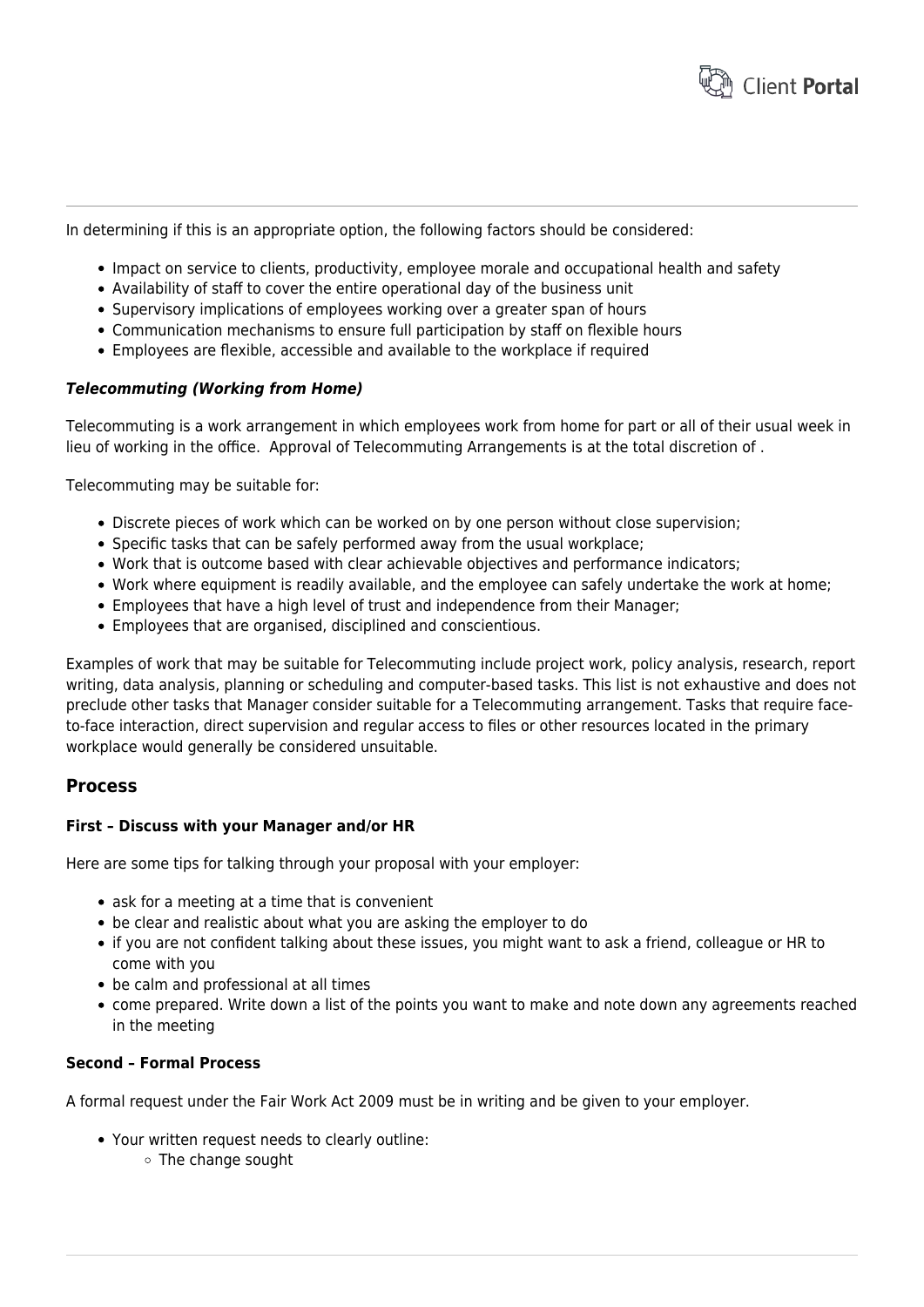

- $\circ$  The reasons for the change
- Complete the necessary paperwork, template found on the portal HR\_FOR28\_Request-for-flexibleworking-arrangements-letter attaching, if required supporting documentation
- Submit to Manager

# **Third – Management to consider request**

In most cases, employers and employees will talk through the issues and reach agreement on flexible working arrangements that meet both their needs.

Your employer must respond to your request in writing within 21 days of the request being made. The response must state whether your request will be granted or refused. A simple refusal will not be a sufficient response. If the request is refused, the written response must include details of the reason for refusal.

An employer can only refuse a request on reasonable business grounds. Reasonable business grounds include, but are not limited to:

- The new working arrangements requested by the employee would be too costly for the employer
- There is no capacity to change the working arrangements of other employees to accommodate the new working arrangements requested by the employee
- It would be impractical to change the working arrangements of other employees, or recruit new employees, to accommodate the new working arrangements requested by the employee
- The new working arrangements requested by the employee would be likely to result in significant loss of efficiency or productivity
- The new working arrangements requested by the employee would be likely to have a significant negative impact on customer service

If your request is refused and you are not satisfied with the reasons provided, you may go to the Fair Work Commission for assistance if your employer has agreed to do so (for example, such written agreement may be provided for in your contract of employment, enterprise agreement or other written agreement).

If there is a change to the employee's status, ensure a new contract or letter is drafted outlining the Change of Employment Status.

Should you receive approval for working from home, please agree and sign off the 'HR\_FOR27\_Working From home checklist.

#### **Applying for Flexible Working Arrangement**

#### *Responsibilities*

Employees are responsible for:

- Applying for Flexible Leave arrangements in accordance with this policy by setting out a formal written request and discussion with your Manager ([FOR28](https://www.hrtemplates.com.au/form_templates/hr-for28-request-for-flexible-working-arrangements-letter/) Request-for-flexible-working-arrangements-letter);
- Informing their Manager in writing if they no longer require flexible working arrangements or if they cease to be an NES Employee.